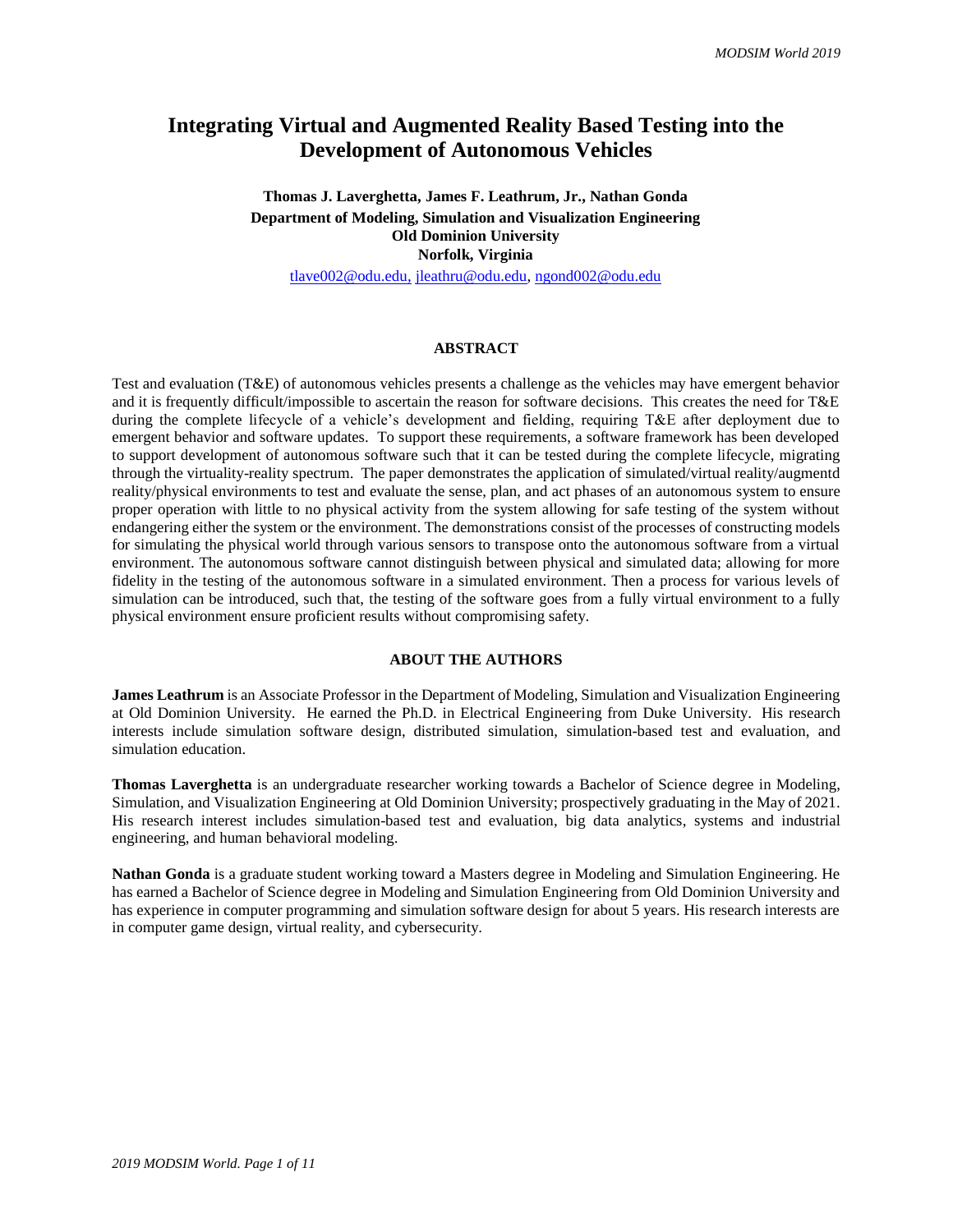# **Integrating Virtual and Augmented Reality Based Testing into the Development of Autonomous Vehicles**

**Thomas J. Laverghetta, James F. Leathrum, Jr., Nathan Gonda Department of Modeling, Simulation and Visualization Engineering Old Dominion University Norfolk, Virginia** [tlave002@odu.edu,](mailto:tlave002@odu.edu) [jleathru@odu.edu,](mailto:jleathru@odu.edu) [ngond002@odu.edu](mailto:ngond002@odu.edu)

**INTRODUCTION**

Despite the obvious benefits of autonomous vehicles (e.g., environment, economy, and safety (Fagnant and Kockelman, 2015)), the testing of autonomous vehicles is not in a mature state. Classical software techniques often are not applicable as it may not be possible to determine why the software made a decision. This results in a requirement for a higher level of black box testing. But it may be difficult to test subcomponents of the system in the absence of the complete system and the ability to perceive the environment. This presents the opportunity for system and environment simulations to drive the black box testing, providing the stimuli to the subcomponents to allow the observation of their behavior. This paper demonstrates the use of a software framework to allow autonomous software to be testing during the development process by immersing it in a virtual environment and then gradually adding reality, but augmented with virtuality, until finally the system is testing in full reality.

In (Koopmann and Wagner, 2016), (Menzies and Pecheur, 2005), and (Schumann and Visser, 2006) the challenges of testing autonomous software are discussed. All three papers identify very similar reasons why testing and evaluation of autonomous software is challenging. First, in fully autonomous vehicles, there is no human backup to address faults, malfunctions, and unexpected operating conditions. The autonomy system must assume the role of the primary exception handler. Thus, the autonomy software must have significant additional complexity to address all potential contingencies, making testing more difficult. Second, autonomous software often utilizes non-deterministic components and statistical algorithms. The planning component of autonomous software often is based on ranking the performance of randomly generated alternatives. Additionally, common sensing algorithms are based on stochastic models for noise resulting in probabilistic test results. This makes it difficult to evaluate the results of testing because there is no uniquely correct result for a given test scenario and the tests are non-repeatable. Third, autonomous software for unmanned vehicles must meet extremely high standards for safety. A failure of the software could result in the destruction of property and loss of life. Thus, the software system must be tested extensively to demonstrate that failure rates do not exceed an acceptable safety threshold. Such vehicle testing is time consuming and expensive; often it simply is not feasible to conduct enough tests with the physical vehicle to ensure desired safety levels. Several approaches for enhancing the capability to test and evaluate autonomous software (Brat and Denney, 2006) (Mullins and Stankiewicz, 2017). In (Hodicky, 2015), it is suggested that modeling and simulation should play a larger role in integrating autonomous systems into the operational field. It is conjectured that testing autonomous software in physical and synthetic domains using modeling and simulation holds the potential to greatly reduce the cost of autonomous system deployment.

To provide realistic stimuli for subsystem testing, virtual reality (VR) and augmented reality (AR) can gradually increase the resolution of the stimuli until real world testing is possible. It also presents the opportunity to test early in the design and development system, known to reduce development costs (Jonette M Stecklein, 2010). Figure 1 illustrates how simulated and physical testing in virtual and augmented reality can be integrated into the development lifecycle of an autonomous vehicle. This paper demonstrates how utilizing a software framework introduced in (Leathrum et al. 2018a) and (Leathrum et al. 2018) for the development of the autonomous software allows seamless testing in VR and AR, finally resulting in physical testing. The software framework is described, and the architecture used to integrate the autonomous software with the physical and vehicle, allowing operation in both virtual and physical worlds, or a hybrid. The use of the framework to integrate both virtual and physical sensor data is described. Then an example using a range finder and compass is provided to illustrate the process.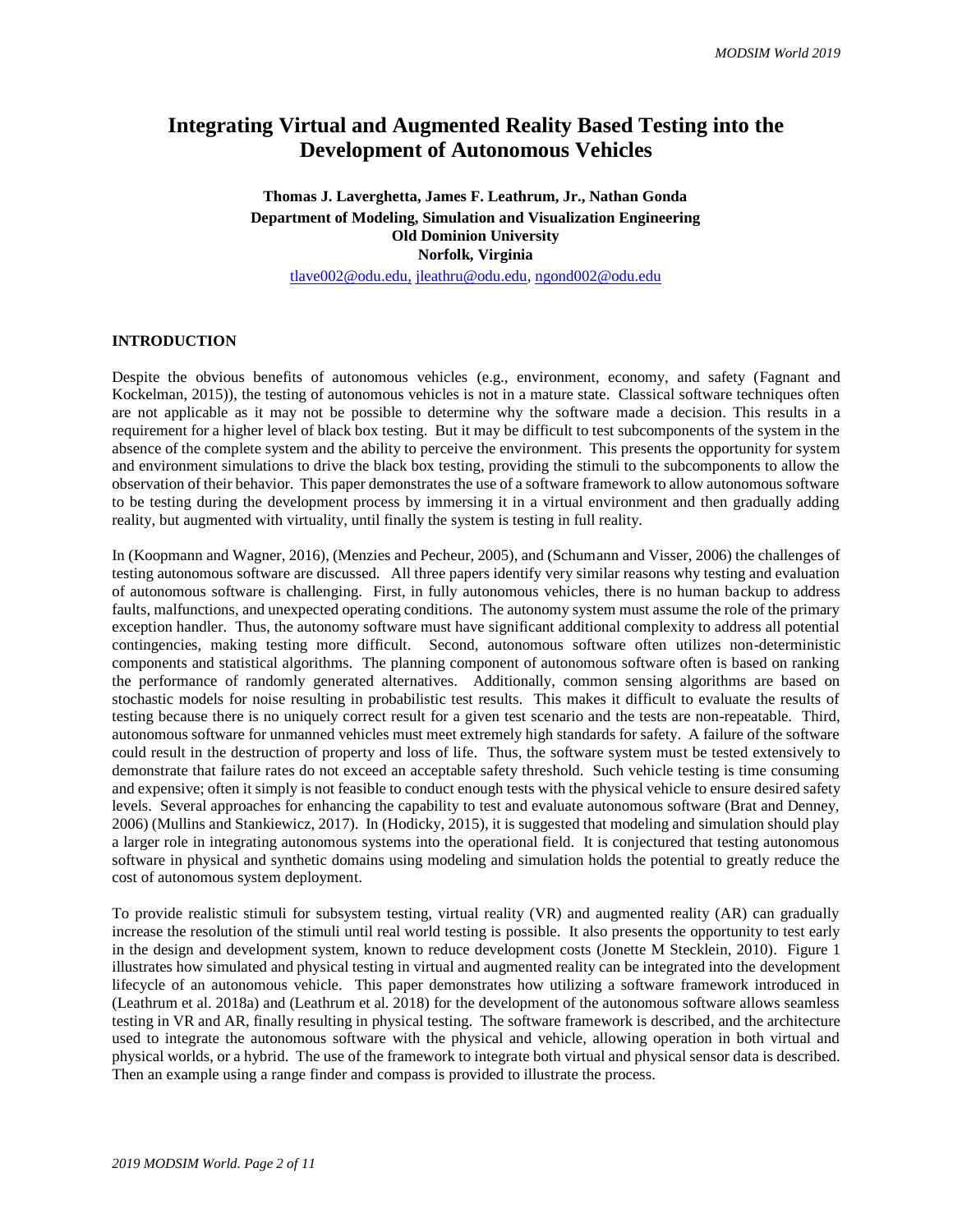

**Figure 1. Integrating the virtuality-reality testing spectrum into the lifecycle of autonomous system development.**

## **CONCEPT: APPLYING VR AND AR TO TESTING DURING DESIGN AND DEVELOPMENT**

Promoting hardware/software codesign and development, a simulation-based approach is presented. The approach relies on VR and AR to supply external stimuli in the absence of available real stimuli early in the process. To achieve this, there is a parallel development process for a simulation of the physical vehicle and for a virtual environment in which the vehicle can operate as shown in Figure 1. Given initial requirements for the physical vehicle, a behavioral model is developed and simulated, allowing initial testing of the autonomous software. As the vehicle is designed, the details of the vehicle are included in the model, increasing the realism of the simulation, until a full functional simulation is available. Likewise, the virtual environment must be developed in parallel, appropriately representing the world as required for testing. Failure to do so would hinder development as system testing would/should delay future development.

To facilitate the development/testing process, a software framework is required to enable seamless integration of the autonomous software into the test environment. The software under test should be oblivious of whether operating in a virtual/test environment or in physical operating conditions. The framework should support isolation of the different levels of the autonomous system model software for testing purposes. The framework should also support replacing or augmenting the physical environment with the virtual environment at varying levels of detail as required for testing, i.e. the level of detail required for testing the plan stage may be lower in detail than the sense stage.

Isolating the levels of autonomous software is assisted by the world representation. The world representation acts as a well-defined interface between the sense and plan stages. The representation could be as simple as a panoramic representation of distances to nearest obstacles, could increase in sophistication to have a memory of obstacles seen as the vehicle moves, or be as advanced as categorizing or recognizing obstacles. For instance, for ethical purposes it may be necessary for a driverless car to recognize the difference between a child and a senior citizen when responding to an emergency avoidance situation.

During the design process, the four phases of the reality-virtuality continuum (Milgram et al., 1994) (Davis and Lane, 2010) are introduced. This allows testing to increase in realism, gradually moving from a fully simulated test to a fully real-world test, by slowly integrating actual computational, sensing, and motion capabilities as the hardware becomes available. Each phase is described as to its contribution to the testing of the design and development.

## **Virtuality**

The process starts with a fully simulated system operating in virtual reality. Note that while the hardware system is fully simulated, the current state of the autonomous software is being tested, not a simulated version. The current state can progress from behavioral to algorithmic to functional as defined by the autonomous software development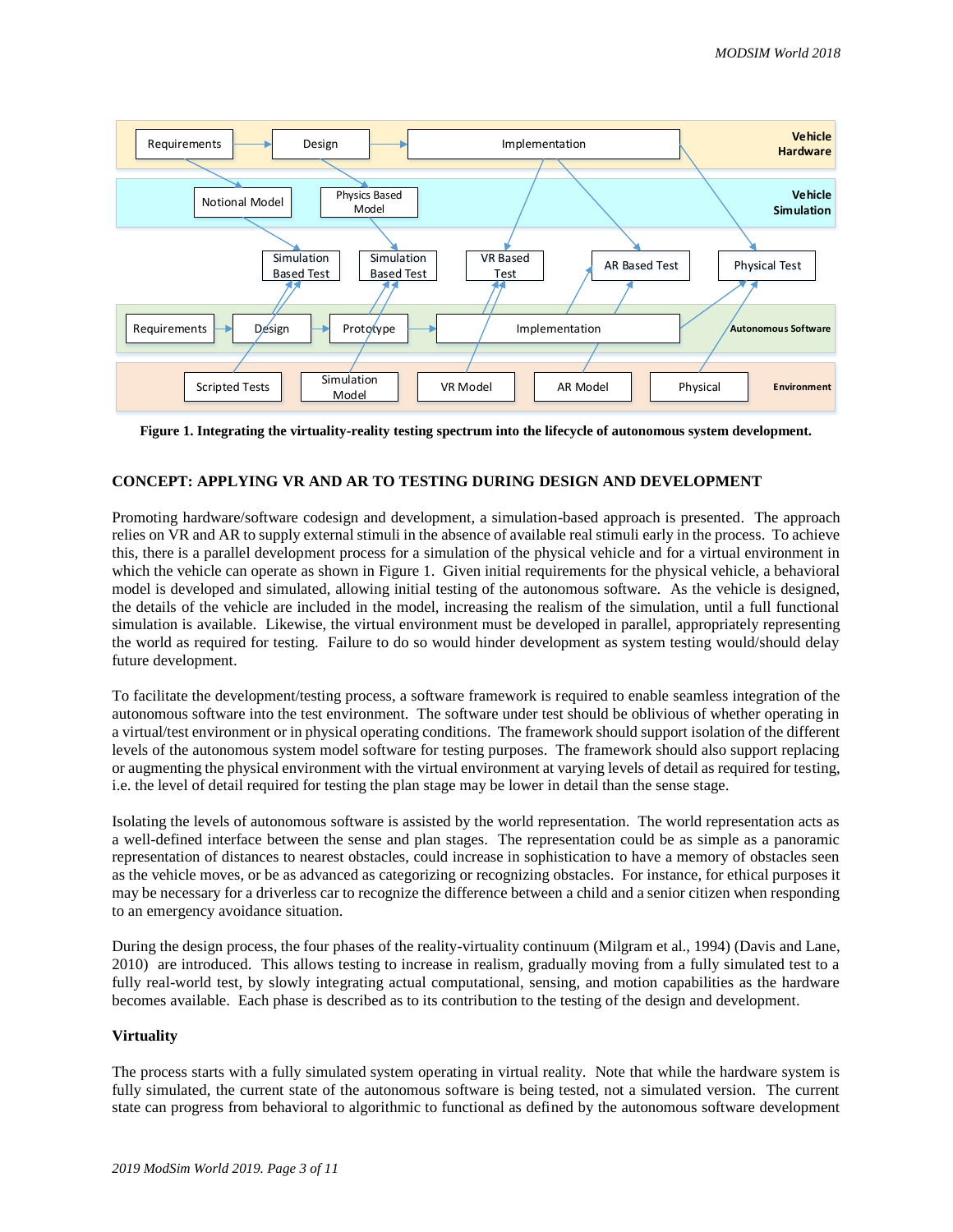lifecycle. A software architecture enables this by isolating the autonomous software from direct interaction with the vehicle hardware, allowing information passing from the hardware to the software to by replaced/augmented. The simulation of the physical platform progresses from a behavioral model to a fully functional model as the specifications and design of the system progress, allowing greater and greater detail in the testing process.

#### **Augmented Virtuality**

As development progresses to allow the computing platform to be mounted on a physical robot, it is beneficial to start introducing reality. This begins by allowing the physical robot to maneuver in the virtual world. All sensed information is provided from the virtual environment. The autonomous software can react to this information and physically move the vehicle. By maintaining an avatar in the virtual world to represent the vehicle's state information in the physical world (position, etc.), the virtual environment can be appropriately sensed. This provides a safe environment to observe the vehicles response to various scenarios represented in the virtual world without risk of injury to people, the environment, or the vehicle itself. It also allows testing of individual sensors by imposing parts of the real world on the virtual world.

#### **Augmented Reality**

The continuum now introduces more reality and less virtuality. The vehicle now fully senses its physical environment and responds to it. Physical objects can now be placed in the environment. However, for safety reasons it may be undesirable to place all objects in the real environment. For instance, people or other autonomous vehicles may be represented in virtual reality and then imposed on the real environment. Now virtual information is imposed on the real sensed information, requiring a stage prior to the sense or plan stages where real information can be augmented.

#### **Reality**

Finally, testing must be completed in the real world. The integration of actual sensors with the computational platform and then the physical actuators and vehicle response is necessary, both to ensure proper operation and for public perception.

# **AUTONOMOUS SOFTWARE TEST & EVALUATION FRAMEWORK**

This section presents the test & evaluation framework first described in (Leathrum et al. 2018a) and (Leathrum et al. 2018b). The framework facilitates building an effective test harness for different scenarios in the virtuality-reality spectrum. This includes:

- isolating components of the autonomous software for testing purposes,
- isolating the autonomous software from its' operating environment, and
- isolating the autonomous software from knowledge of the source or use of information

A general model for an autonomous system is first introduced. The general model identifies the major processes of an autonomous system that need to be considered for test  $&$  evaluation and how they interact together under general circumstances. Autonomous systems require the ability to utilize various sensors to gain information about the external environment. Autonomous systems must also be able to interface with a physical system's actuators to instruct the system to act. Finally, autonomous systems must be robust enough to adapt to changes in the environment, maintaining consistent feedback and behaving sensibly to a wide variety of possible situations (Brooks 1985). To this end, the purpose of the control system is to generate a plan based on knowledge of the external environment and execute the plan based on actions made available by hardware actuators.

#### **Autonomous Software Model**

One approach is to model the control system using a pipeline of functional modules – sense, plan and act (Gat 1998). It is composed, at a high-level, of the autonomous software, the hardware, and the external environment. The hardware can be broken down into sensors, actuators, and vehicle dynamics/state information. The vehicle dynamics and state information include physical attributes of the vehicle such as velocity, orientation, and fuel level. The software can be further decomposed into the functional modules that generate and execute the plan for the system and a world representation, an internal representation of the external environment and internal vehicle state. The world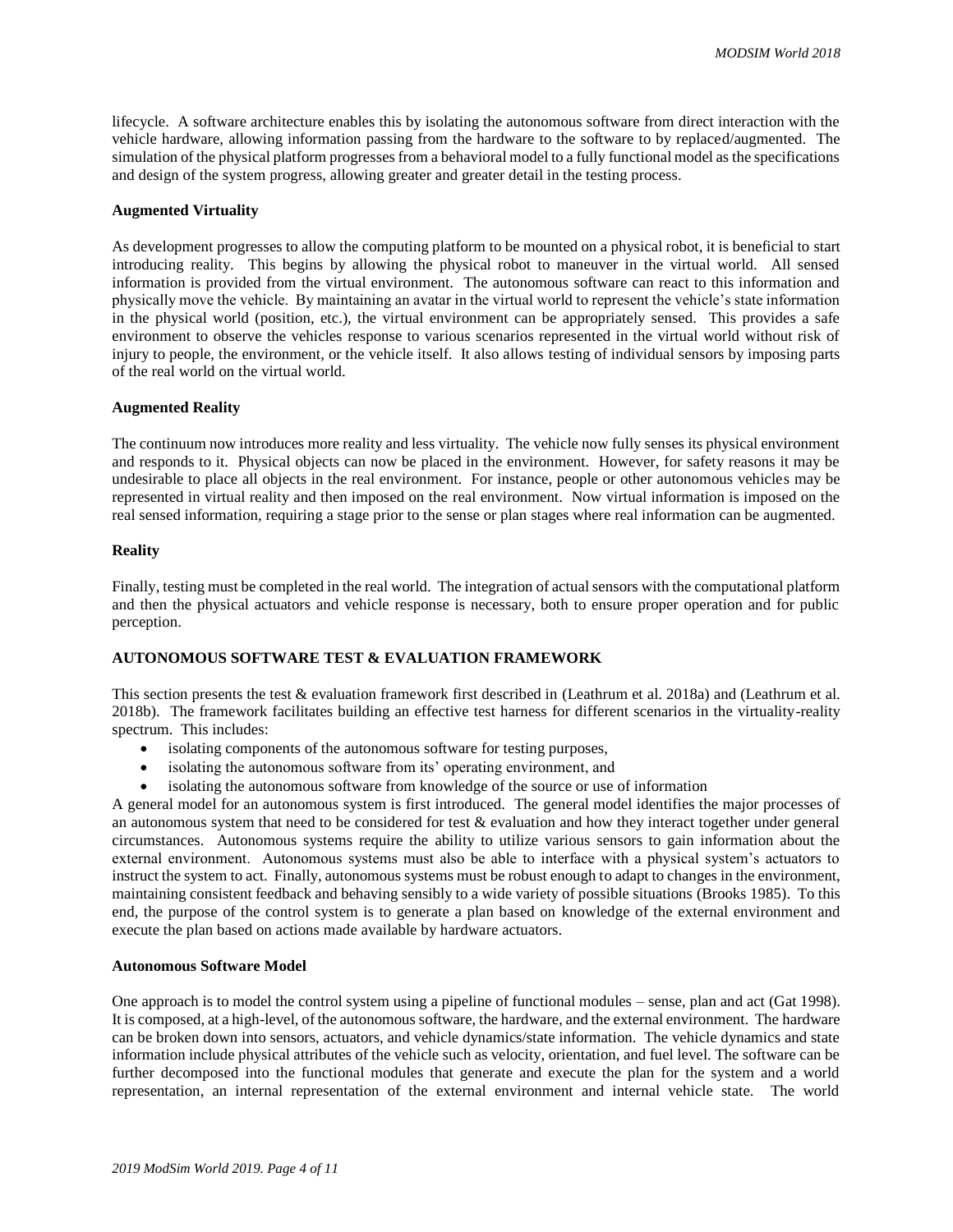representation could include a panoramic view of distances to boundaries, sets of recognized objects and their computed attributes, or a map of the environment based on past experiences of the robot. The modules are:

- Sense Computes a perception of the environment based on incoming raw data from the hardware sensors. This involves mapping the raw sensor data to the world representation.
- Plan Generates a plan composed of actions based on the system's current world representation, operational goals, and past experiences.
- Act Executes the plan by converting actions to control signals to send to the actuators.

This model is employed to illustrate the ensuing work; however, the work is not solely relegated to this model and may include other stage decompositions such as to include a perception stage.

## **Framework Structure**

The focus of the framework is then to provide the ability to test each module in isolation as well as in integration with the external system(s) without the need to reconfigure or alter the autonomous model for different scenarios. Figure 2 illustrates a high-level view of this architecture. Four major sections are highlighted. They are the:

- Physical Systems (Physical Vehicle, Physical Environment)
	- o The *Physical Vehicle* is composed of *Sensors* (which provide information to the autonomous software), *Actuators* (which accept information as control signals to alter the vehicle's operation) and the physical plant providing power and motion.
	- o The *Physical Environment* represents all the external factors and stimuli that can influence and be influenced by the physical vehicle.
- Virtual Systems (Virtual Environment and Test Scenario, Simulated Vehicle) representing generated or simulated versions of the physical counterparts.
	- o The *Simulated Vehicle* is composed of *Virtual Sensor Models* and *Virtual Actuator Models* that represent the behavior of the physical counterparts found in the *Physical Vehicle*.
	- o The virtual environment represents a generated version of the environment external to the vehicle.
- Autonomous Software software implementing the system autonomy
	- o For this work, decomposed into *Sense*, *Plan* (including *World Representation*, an internal representation of the world on which *Plan* can act), and *Act*.
- Test Harness
	- o A software framework isolating the autonomous software from its operating environment, and modules of the autonomous software from each other, to allow a control of information for testing purposes.

## **Publish-Subscribe and Robotic Operating System (ROS)**

Underlying the *Test Harness* is a communication layer that connects the separate parts of the framework architecture together. The layer primarily needs to handle the communication of different types of information without knowledge of specific senders or recipients. A pattern that matches these requirements is the Publish-Subscribe pattern (Eugster 2003). Publish-Subscribe is a loosely coupled, message-oriented pattern for communicating in a network. The pattern does not involve direct communication between message sender and recipients (publishers and subscribers) and allows for network entities to be replaced without impacting the whole network.

In this way, several mappings can be made from the architecture to the pattern. The main entities that compose a Publish-Subscribe system are nodes and topics. Nodes are defined as the functional elements that produce and consume information. Topics are defined as logical channels that associate a type of data to the channel such that nodes can communicate by interacting with the topic through publication or subscription rather than directly with each other (Eugster 2003). When a node publishes information, it is to a named topic that accepts the message content the publisher provides. A node that subscribes to information indicates a named topic from which to receive data and registers to be notified as messages are made available through the topic. This also assumes the node can readily accept the message content from the named topic.

*ROS* (*Robotic Operating System*) (ROS, 2018) is the communication layer utilized int this work and provides the facilities for the types of communication that the framework requires. *ROS* is a collection of libraries that provide Publish-Subscribe service on top of the normal communication layers for communicating between separate nodes in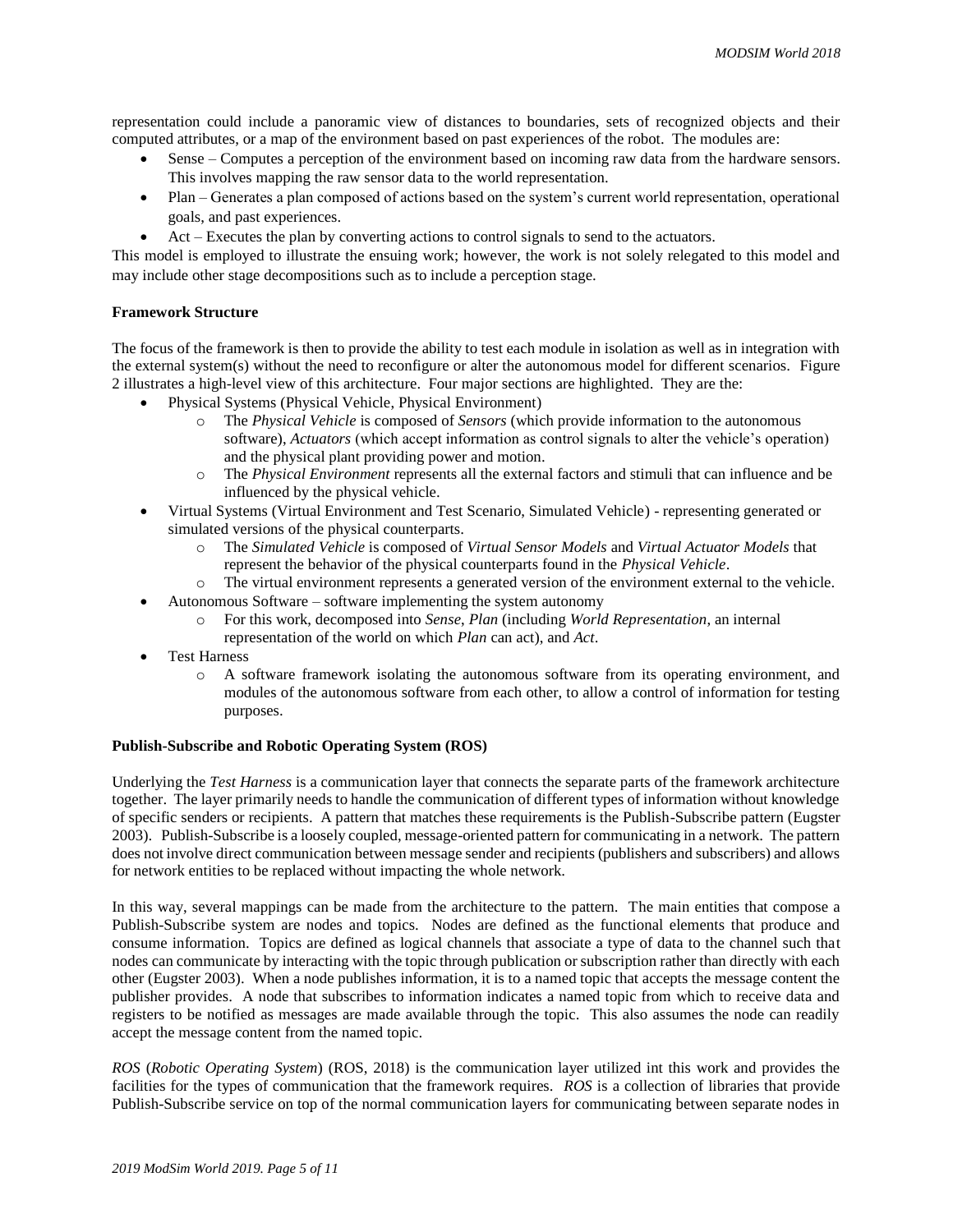

a peer-to-peer network (ROS). These nodes can be either on the same machine or different machines, for instance allowing the virtual environment to be hosted on a different computational platform that the autonomous vehicle.

## **Figure 2. Test & Evaluation Architecture.**

# **INTEGRATING THE VIRTUAL/AUGMENTED REALITY-SPECTRUM FOR T&E**

In this section, integrating the virtual/augmented reality spectrum into the test harness is discussed. The virtual/augmented reality spectrum requires the ability to choose from multiple information sources external to the autonomous software to manage different stages of the spectrum. Sources of information to provide to the autonomous software include: virtual data, real data, and a hybrid of the two. The mechanism for choosing between the sources is determined by a set of reality-modes, one for each individual node defined within the test harness components: Sensor Data Models, World Information Model, Plan Data Model, and Actuator Model. A node is created for each data being communicated to control its flow. The process required to integrate VR and AR for testing is discussed for the virtual sensor models and the world information models shown in Figure 2. Note, we will only be discussing Sensor Data Models in this paper because it is relevant to our example.

#### **Sensor Data Model**

The Sensor Data Model accepts sensor data from either physical sensor sensing the real world or virtual sensors sensing the virtual environment as shown in Figure 3. The architecture supporting this is composed of a set of ROS nodes. ROS nodes are defined individually for the virtual environment, the virtual sensor model, the sensor interface, the sense stage of the autonomous software, and each individual block within the data sensor model, each controlling the flow/structure of an individual class of data.

Physical sensor information is handled by the information being obtained by the sensor interface and then published to the appropriate topic for consumption by the appropriate node in the sensor data model. Conversely, virtual data is published as truth to the appropriate topic for consumption by the virtual sensor model. The virtual sensor model takes this truth and generates a "distorted" version of the data, introducing error models, etc., and then publishing the resulting information to topics that relate to corresponding information from physical sensors within the sensor data models.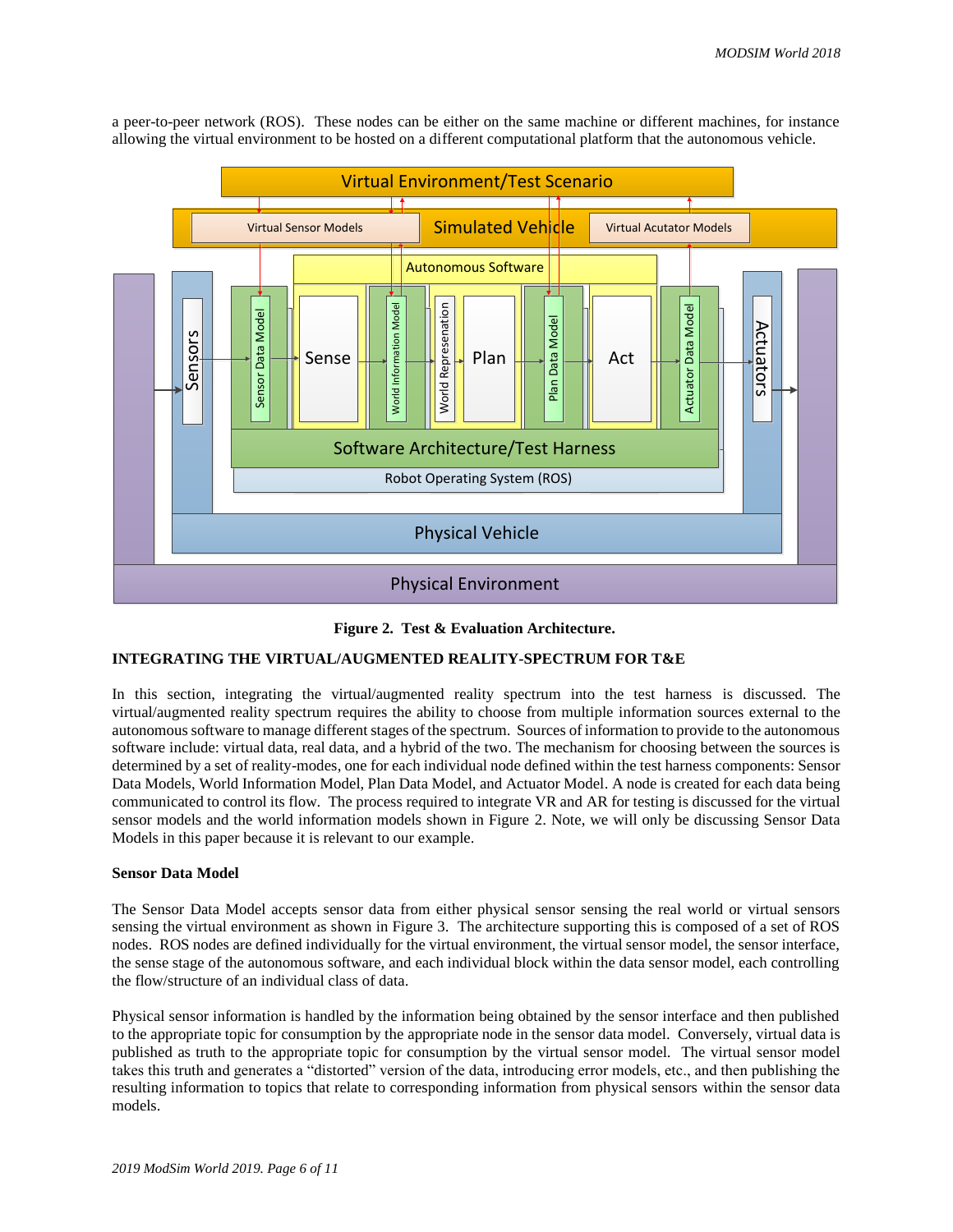Once real and virtual sensor data is produced at the appropriate topics for the sensor data model, the data is consumed to produce the appropriate data to the sense stage. At each sensor data model node, shown in Figure 4, the real and virtual (if appropriate) data is manipulated to produce data to a topic for use by the sense stage of the autonomous software. Each node of the sensor data model operates in one of three modes: physical, virtual or augmented. In the physical mode, the data from the associated physical sensor is passed through to the sense stage, allowing testing on real data. In the virtual mode, sensor data from virtual sensors is passed through to the sense stage, allowing testing in the virtual world. In the augmented mode, the two data sources are manipulated to generate a mixed real-virtual form of the data.

Development, if the physical sensor interface, virtual environment and sense stage are available, primarily involves connecting ROS nodes and topics to properly route information. The only functional development involves creation of the virtual sensor model and the augmentation mode for the sensor data model nodes, complexity of which varies greatly between different sensors, simple for range finders, extremely complex for video.



**Figure 3. Transaction between Sensor Data to Sense-Node**

# **World Information Model**

Figure 5 shows the transaction between the sense stage, the virtual environment and the plan stage through the world information model. This is very similar to the sensor data model, though the form of the information is radically different. The information being passed from sense to plan is in an internal representation of the autonomous software defined as the world representation. The representation assumes that the external environment, whether real or virtual, has been processed into a useful form. Thus, it is likely in a software object-based form. Therefore, the primary development in Figure 5 involves the virtual sensor model where the internal representation of information in the virtual environment must be transformed into the world representation for use by the plan state.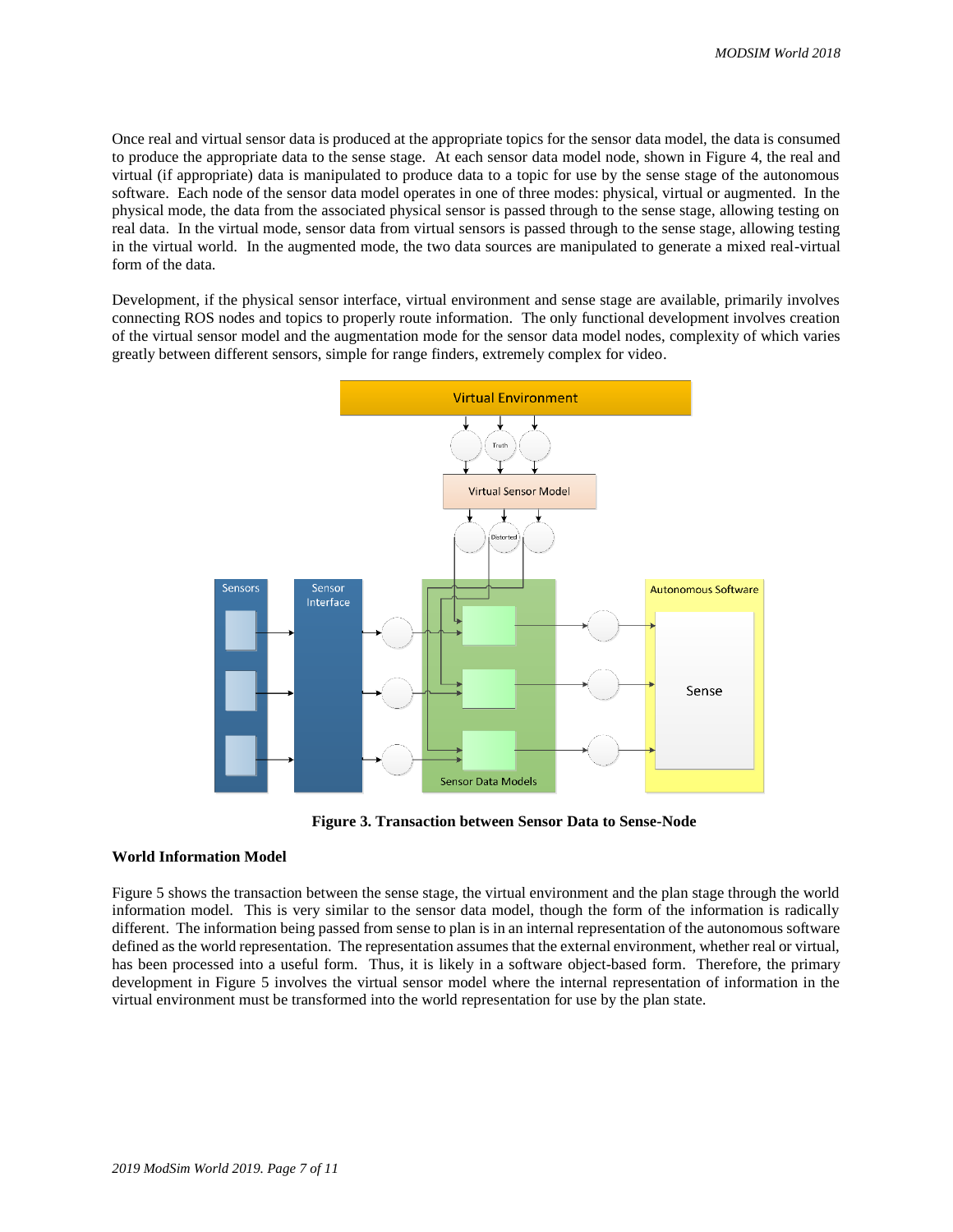

**Figure 4. Reality Modes**



**Figure 5. Transaction between Sense-Node Data & World Representation Node**

# **EXAMPLE APPLICATION – RANGE FINDER INTEGRATION**

In this section, a demonstration of the T&E software framework is presented. The demonstration involves testing of a range finding sensor for use on a robot platform in the absence of a complete system. The range finding sensor is paired with a compass providing heading to plot cartesian coordinates of detected points in the environment. Physical sensors are mounted on a turntable, shown in Figure 6, so they can rotate to sense the environment (translation is not supported as there is no location or motion sensor involved). The compass data is always produced as real, while the range finder data can be either real or virtual.

Data from the physical range finder is provided as a distance in centimeters, and rotating the turntable allows distances from one or more objects to be detected and plotted. Data from a virtual world containing virtual objects involves defining the location and orientation, location being fixed, and orientation being provided from the compass through the software framework to the virtual environment to modify the state of an avatar representation of the platform. Given location and orientation of the avatar, the distance to any objects in the given heading are computed and returned as truth.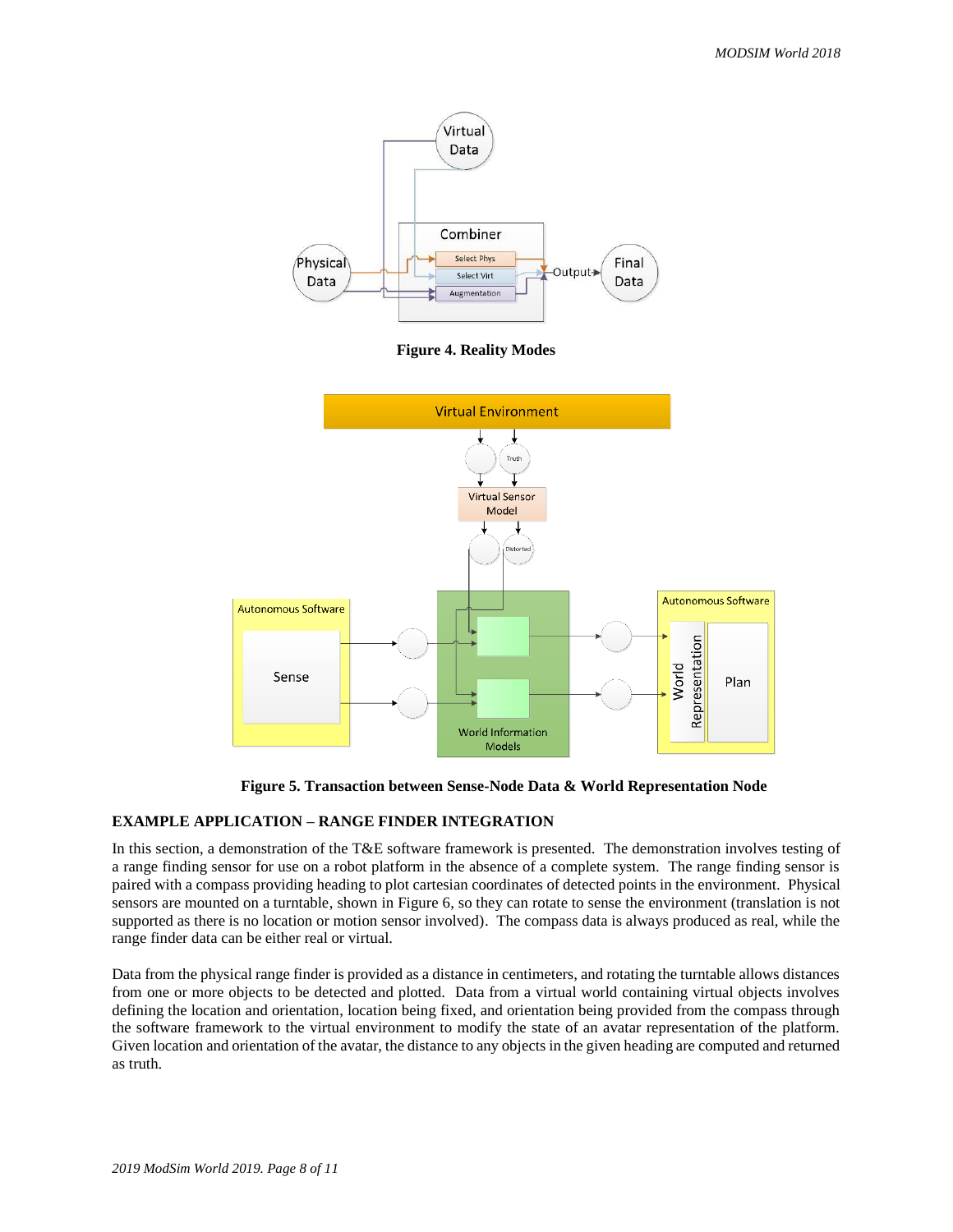

**Figure 6. Setup for Example**

#### **T&E Software Framework Example**

Figure 7 provides the structure of the framework used for the example demonstration. Physical sensor data is obtained using an Arduino board configured as a ROS node and published to topics for the sensor data model. In addition, virtual sensor data is obtained from the virtual environment by the virtual range finder model to produce virtual data. The range data is then manipulated based on the following modes of operation:

- 0 (physical range finder data) sensor data from the physical range finder is passed through.
- 1 (virtual range finder data) sensor data from the virtual range finder is passed through.
- 2 (augmented range finder data) sensor data from the physical range finder is augmented with data from the virtual range finder. This simple demonstration involves just taking the minimum of the two data. Other sensors would involve much more complicated augmentation.



**Figure 7. Example Transaction between** 

## **Creating the Virtual Sensor Model**

As mentioned previously in integrating the virtuality-reality spectrum, virtual environment sensor data only displays truth, and as such, models of physical-sensor data must be created. For the example, virtual distance data should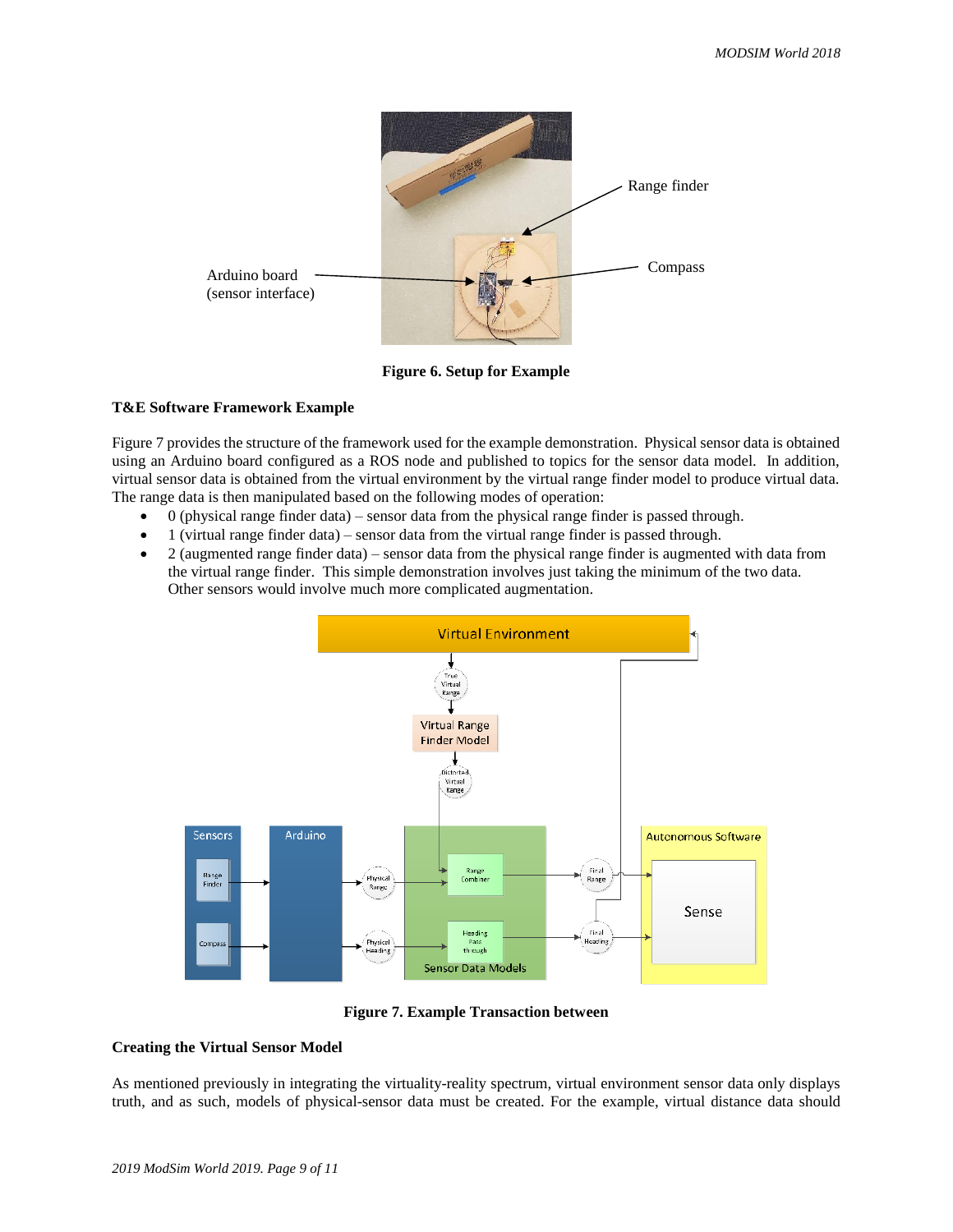emulate physical distance data. Data was collected from the physical range-finder to capture sensed and real distances from various object shapes and materials. The data was used to create behavior and error distributions used to modify truth data provided from the virtual environment. Ideally the resulting model would prevent the autonomous software from being able to detect the source of data by the form of the data. This would require more complete sensor modeling that done for demonstration purposes here. The process can be very complex, for instance the simple ultrasonic range finder employed may produce no data if the angle of the object being detected is to steep, or even worse, greatly chaotic results.

# **Results with different Reality Modes**

Once all the parameters have been set (i.e., virtual sensor model behavior, reality modes, etc.), then runs can be performed to observe the sense node data. Figure 8 shows the various reality modes and virtual sensor modeling. Each plot shows data points representing coordinates derived from the heading and distance data. Virtual sensor data models include showing truth from the virtual environment and virtual sensor data with an error model applied. Virtuality-reality modes include real, virtual, and augmented. Plots in Figure 8 are shown in the order of introduction of fidelity and movement across the virtuality-reality spectrum. The plots show:

- Virtual sensor data, no distortion robot operating in a virtual environment with no error models. The data points show a straight-line representation of an object in the virtual world.
- Virtual sensor, distortion error model has been introduced to the virtual environment. The data points show a "fuzzy" representation of an object in the virtual world due to sensor error.
- Augmented sensor, no distortion Both a virtual object (truth) and a physical object are detected. A physical object has been placed in front of the virtual object.
- Augmented sensor, distortion same as augmented sensor, no distortion except that an error model has been applied to the virtual data.
- Physical sensor data the data associated with only detecting a physical object is presented.



**Figure 8. Reality Modes from Fully-Virtual to Fully-Physical**

# **CONCLUSIONS**

The increasing complexity and rigorous requirements placed on autonomous software present new challenges for testing and evaluation. The software must be able to perform in unexpected conditions and meet high standards for safety for acceptance in the field. Virtual Reality (VR) and Augmented Reality (AR) provide methods for testing autonomous subsystems using realistic stimuli in a less hazardous and more cost-effective environment. To facilitate seamless testing across the spectrum of the virtuality-reality spectrum, this paper describes a software architecture for design and development that allows the autonomous software to operate in both virtual and physical worlds, without